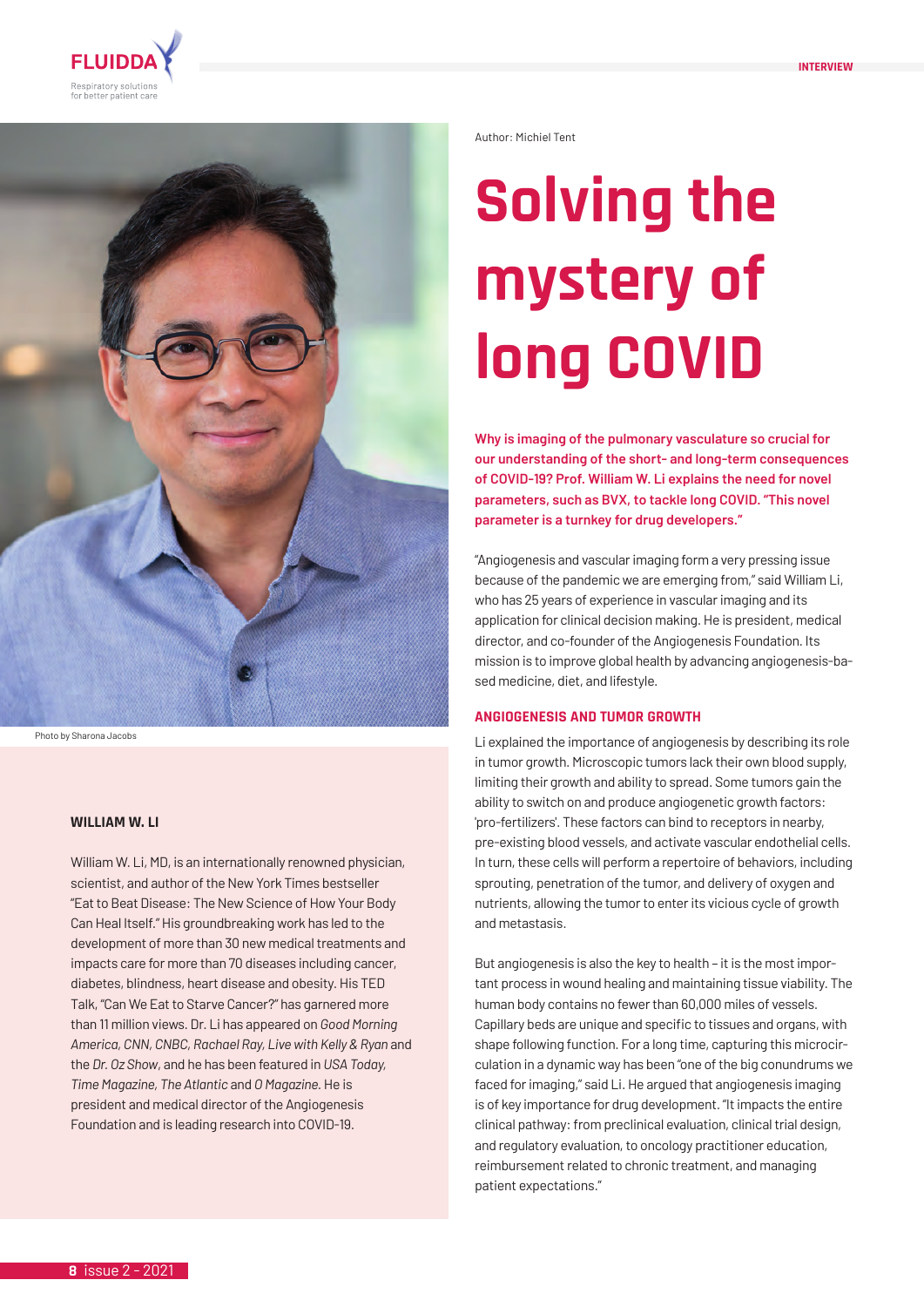

## **CONSEQUENCES IN THE LUNGS**

COVID-19 is "a highly diabolical disease," confirmed Li. "We still lack a good understanding of what is going on." Many extra-respiratory signs are very untypical for a respiratory virus, such as brain hemorrhage, kidney failure, encephalomyelitis, and 'COVID toes': red, swollen toes due to impaired microcirculation.

However, the possible impact on the lungs is the most profound. A study under the co-authorship of Li examined the associated morphologic and molecular changes in the peripheral lungs of patients who died from COVID-19 [1]. By affecting the vascular endothelium inside the lungs, the virus changed gene expression, altered cell shape, altered vascular function at a microcirculatory level, and caused reactive angiogenesis very similar to wound healing. The microthrombi in the capillaries are an unexpected phenomenon in that perspective. "It is very rare that the small capillaries are impaired. The body is designed to use them as emergency bypasses."

Samples of patients who died of COVID-19 show destroyed lung tissue architecture. "The virus takes the lung vessels apart," said Li. "Capillaries are splitting in a desperate attempt to bypass themselves, and patients develop an auto-immune vasculitis. There is continuous injury but not much sprouting, resulting in a chronic wound. This is a critical feature."

# **POSSIBLE LONG-TERM ORGAN DAMAGE**

Li made a clear case that, on top of everything else, COVID-19 is a vascular disease. [2] This makes the disease systemic, causing short- as well as long-term damage – possibly even in children. Some 30% to 70% of people recovering from COVID-19 develop long-term symptoms, such as muscular weakness. This is sometimes referred to as 'post-acute sequelae of COVID' (PASC), 'long-term COVID', or simply 'long COVID'.

Long COVID is a very real syndrome that may even occur in people who have had COVID-19 but were never hospitalized. Possible

symptoms include memory problems, a racing heart, lack of strength, hot flushes, stomach pain, and obstipation as well as diarrhea. Over 100 patient-reported symptoms have been sampled. About 30% of all people who have had COVID-19 worldwide may develop long COVID, which is a conservative estimate according to Li.

That is why Li calls long COVID a second pandemic, emerging from the first. "It is a tragedy in the making. We do not know yet how to prevent it, how to treat it, and how to rehab from it." But this also presents an opportunity, he added: for medical imaging, for drug development, for medical devices. 'It is time to focus on potential long-term organ damage from COVID-19' is the title of an article in the Washington Post (September 14, 2020) that Li co-authored. "We need to orchestrate biotech, biopharmaceutical, medical devices, patient advocacy, imaging devices, the NIH, and the private sector, to look at long-term organ damage from COVID-19."

## **FUNCTIONAL LUNG IMAGING: BVX**

In the summer of 2020, Li began to work with FLUIDDA because of "a need to telescope from our understanding of acute COVID-19 to seeing what goes on in the blood vessels" in chronic COVID-19. After examining COVID-19 at the ultrastructural level, he also wanted to understand better what happens on a functional level, especially in patients with long COVID. "They continue to have intermittent respiratory problems, though their X-ray and CT scans look normal."

Li was thrilled to speak with FLUIDDA about the use of their recently developed BVX parameter, part of FLUIDDA's Functional Respiratory Imaging (FRI) repertoire. The BVX (Blood Volume) parameter measures blood vessel volumes of the pulmonary vascular bed. It is in use for triage and predicting adverse outcomes in patients with COVID-19 disease seeking acute medical care. In the words of Li, "BVX analysis is used to examine lung CT scans and make 3D reconstructions of the vasculature, identifying small (red), medium (yellow), and larger (blue) vessels.